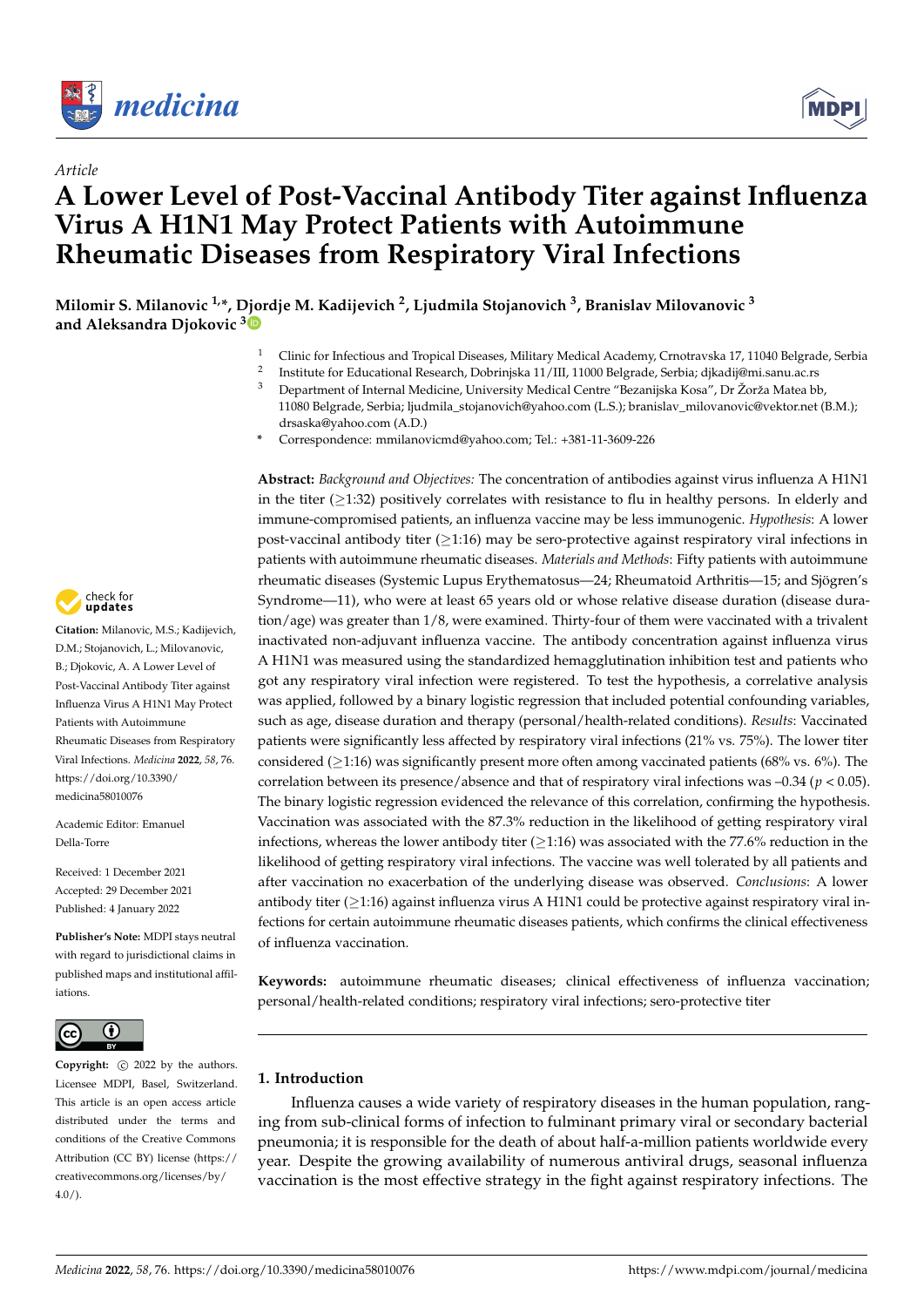vaccine response is determined by different predictive factors, including the genetic or constitutional characteristics of each individual patient [\(https://www.who.int/news-room/](https://www.who.int/news-room/fact-sheets/detail/influenza-(seasonal)) [fact-sheets/detail/influenza-\(seasonal\),](https://www.who.int/news-room/fact-sheets/detail/influenza-(seasonal)) accessed on 27 December 2021).

Owing to certain immuno-regulatory disorders, as well as the use of immuno-modulating drugs (corticosteroids, disease-modifying anti-rheumatic drugs (DMARDs) and biological medicines), patients with autoimmune rheumatic diseases (AIRDs) are at increased risk of flu and severe respiratory complications. Therefore, an influenza vaccination should be carefully considered and recommended at the right time—in a stable phase of the underlying disease—simultaneously bearing in mind the immunogenicity of the vaccine and/or its potentially harmful effects [\[1](#page-7-0)[–4\]](#page-7-1). When vaccinations are administered to chronically diseased persons, it is reasonable to expect that, in measuring effectiveness against viral infections, sero-protective titers may differ from those found in healthy persons, as explained below based on several earlier studies. The level of protection is determined by the amount and avidity of neutralizing antibodies; whether these were pre-existing or induced by the vaccine is irrelevant [\[5\]](#page-7-2).

The concentration of antibodies in the titer  $(≥1:40)$  after an influenza vaccination is often assumed protective against flu in healthy adults (e.g., [\[6\]](#page-7-3)), meaning that this level of antibodies positively correlates with resistance to flu. The concentration of antibodies ( $\geq$ 1:40) represents a four-fold rise in titers from the initial 1:10 dilution used in the serological tests. When the base 1:8 dilution is applied, a four-fold rise in titers gives the concentration of  $\geq$ 1:32 and may be considered as sero-protective, as conducted in other studies (e.g., [\[7,](#page-7-4)[8\]](#page-7-5)).

Research evidences that patients with autoimmune rheumatic diseases receiving immunosuppressive or biological therapy may have a decreased level of humoral response after flu vaccination  $[9-12]$  $[9-12]$ . Such a level of antibodies might be the result of an abnormal basic immune system response—the immunosuppressive effect of the underlying AIRD and the occurrence of a "locus minoris resistentiae" as a sequel to the AIRD [\[2\]](#page-7-7). Additionally, in elderly and immuno-compromised patients, an influenza vaccine may be less immunogenic than in younger healthy individuals [\[13](#page-8-1)[–16\]](#page-8-2). To examine this deficiency, focusing on the population aged 65 or older might be suitable, as performed in several studies on vaccine immunogenicity and effectiveness, as well as health care costs (e.g., [\[17](#page-8-3)[,18\]](#page-8-4)); including relative disease duration may also be relevant (cf. [\[19\]](#page-8-5)). Although more research is needed on the extent of immuno-suppression in relation to disease activity, different medication combinations, sex, age and disease duration [\[20\]](#page-8-6), a post-vaccinal antibody titer against influenza virus A H1N1 might just be present at a lower level (e.g.,  $\geq$ 1:16) instead of at a higher one (e.g.,  $\geq$ 1:32), due to some personal/health-related conditions. Then, an important question is whether this lower level can be protective against infections.

Consideration of a lower level of post-vaccinal antibody titer as protective was suggested by a recent PhD study [\[21\]](#page-8-7) involving patients who suffered from Systemic Lupus Erythematosus (SLE), Rheumatoid Arthritis (RA) and Sjögren's Syndrome (SS). The correlation between the presence/absence of the assumed sero-protective titer (SPT  $\geq$  1:32) and that of respiratory viral infection (RVI) was not as significantly negative as one could expect (the presence of SPT could be coupled with the absence of these infections, statistically) but non-significant and almost zero. This finding initiated additional research, whose outcome is presented in this paper.

#### *Hypothesis*

A post-vaccine immune response could be influenced by some personal/health-related conditions, such as age, disease duration and therapy. Thus, we postulated the following hypothesis: A lower level of antibody titer against influenza virus A H1N1 ( $\geq$ 1:16) may be protective against RVIs for AIRD patients, provided that some personal/health-related conditions hold true.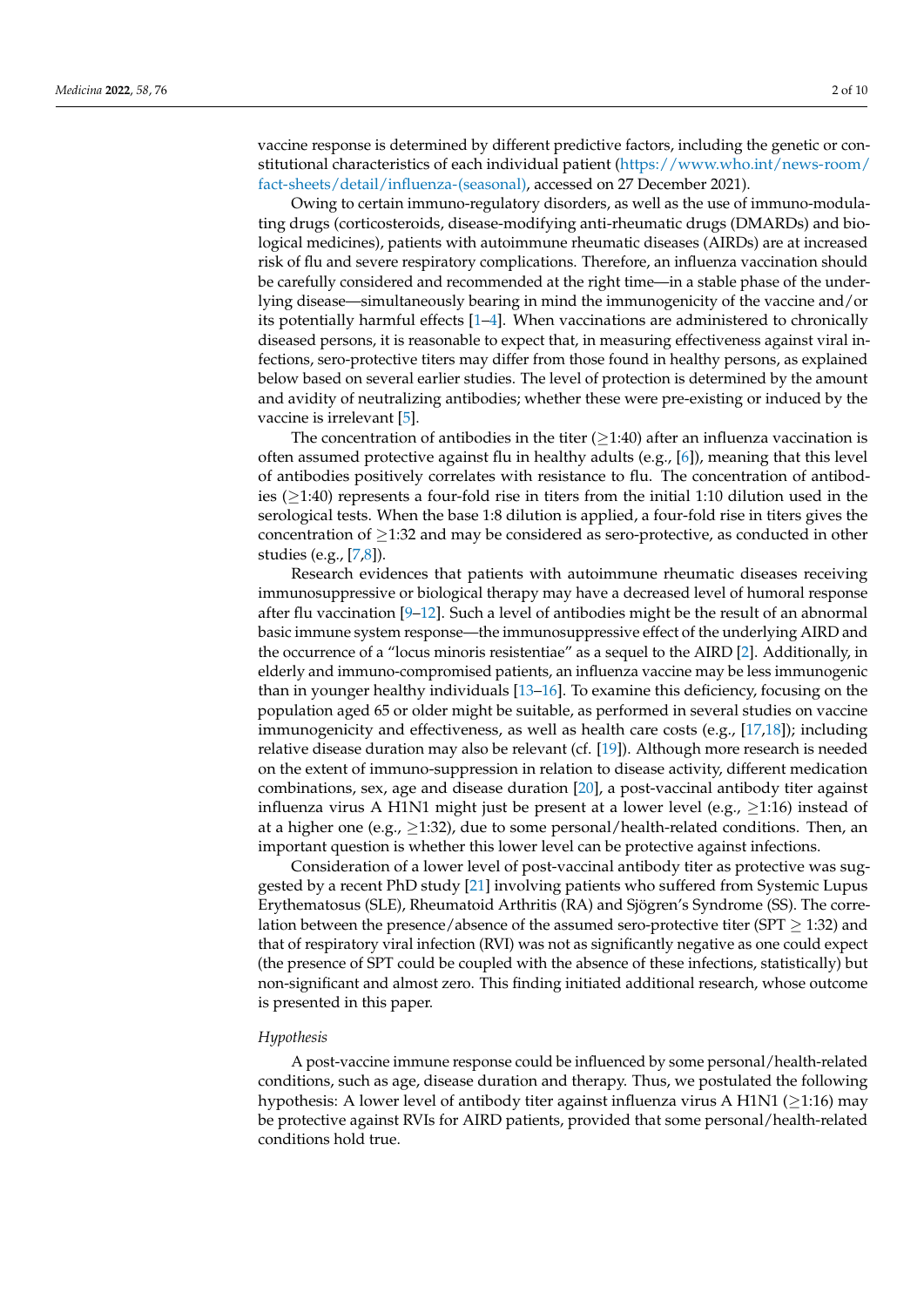| Variable       |                                   | Descriptive Statistics <sup>1</sup> |                |                  |                | <b>Inferential Statistics</b>             |
|----------------|-----------------------------------|-------------------------------------|----------------|------------------|----------------|-------------------------------------------|
| <b>Type</b>    | Name                              | All                                 | <b>SLE</b>     | RA               | SS             | Comparing SLE, RA and SS                  |
| Continuous Age |                                   | 60.4<br>$(11.2)^2$                  | 54.5<br>(10.5) | 65.6<br>(7.9)    | 66.1<br>(10.5) | $F(2, 47) = 8.394, p = 0.001$             |
|                | <b>Disease</b><br>duration        | 11.6<br>(5.8)                       | 13.0<br>(3.2)  | 13.1<br>(7.7)    | 6.5<br>(4.7)   | $F(2,47) = 6.779, p = 0.003$              |
|                | Relative<br>disease<br>duration   | 0.20<br>(0.10)                      | 0.24<br>(0.07) | 0.20<br>(0.12)   | 0.11<br>(0.09) | $F(2, 47) = 8.377, p = 0.001$             |
| Binary         | Vaccination 5                     | 30%                                 | 25%            | 46.7%            | 18.2%          | $\chi^2 = 3.001$ , $df = 2$ , $p = 0.223$ |
|                | Vaccination 4                     | 30%                                 | 25%            | 46.7%            | 18.2%          | $\chi^2 = 3.001$ , $df = 2$ , $p = 0.223$ |
|                | Vaccination 3                     | 36%                                 | 33.3%          | 46.7%            | 27.3%          | $\chi^2 = 1.178$ , df = 2, p = 0.555      |
|                | Vaccination 2                     | 44%                                 | $50\%$         | 46.7%            | 27.3%          | $\chi^2 = 1.643$ , df = 2, p = 0.440      |
|                | Vaccination 1                     | $56\%$                              | 54.2%          | 73.3%            | $36.4\%$       | $\chi^2 = 3.583, df = 2, p = 0.167$       |
|                | Vaccination<br>(main)             | 68%                                 | 66.7%          | 73.3%            | 63.6%          | $\chi^2 = 0.312$ , $df = 2$ , $p = 0.856$ |
|                | Gender                            | 82%                                 | 83.3%          | 66.7%            | $100\%$        | $\chi^2 = 4.833, df = 2, p = 0.089$       |
|                | Smoking                           | $22\%$                              | $20.8\%$       | 26.7%            | $18.2\%$       | $\chi^2 = 0.303$ , $df = 2$ , $p = 0.859$ |
|                | <b>Bronchitis</b>                 | $20\%$                              | 20.8%          | 6.7%             | 36.4%          | $\chi^2 = 3.518$ , df = 2, p = 0.172      |
|                | Therapy                           | $70\%$                              | 79.2%          | 80%              | 36.4%          | $\chi^2 = 7.601$ , $df = 2$ , $p = 0.022$ |
|                | Respiratory<br>viral<br>infection | 38%                                 | 41.7%          | 26.7%            | $45.5\%$       | $\chi^2 = 1.214$ , $df = 2$ , $p = 0.545$ |
| Categorical    | <b>Titer</b>                      | 8 <sup>3</sup>                      | 12             | $\boldsymbol{0}$ | 8              | $\chi^2 = 0.078$ , df = 2, p = 0.962      |
| Binary         | Assumed<br>SPT                    | $36\%$                              | 41.7%          | 26.7%            | $36.4\%$       | $\chi^2 = 0.902$ , $df = 2$ , $p = 0.637$ |
|                | Personal<br><b>SPT</b>            | 48%                                 | 50%            | 46.7%            | 45.5%          | $\chi^2 = 0.078$ , $df = 2$ , $p = 0.962$ |

<span id="page-2-0"></span>**Table 1.** Descriptive and inferential statistics by variable.

<sup>1</sup> Concerning all patients as well as those with specific disease. <sup>2</sup> M = 60.4 years (SD = 11.2 years). <sup>3</sup> Median.

## **2. Materials and Method**

*2.1. Sample*

We used a cross-sectional study with a convenience sample of 50 AIRD patients (SLE—24; RA—15; and SS—11), which was of an appropriate size for the expected correlation of 0.4 under *α* = 0.05 and *β* = 0.2 (see [http://www.sample-size.net/correlation-sample-size/,](http://www.sample-size.net/correlation-sample-size/) accessed on 27 December 2021, for a sample size calculator). These patients were selected from the 66-patient rheumatic reference database used in the PhD study mentioned above [\[21\]](#page-8-7), which, as already mentioned, included SLE, RA and SS patients. The present study only considered patients who were at least 65 years old or whose relative disease duration (with respect to age) was greater than 1/8 (0.125); relative disease duration for a patient aged 60, who had been diseased for 15 years, was 15/60 = 0.25. To obtain a sample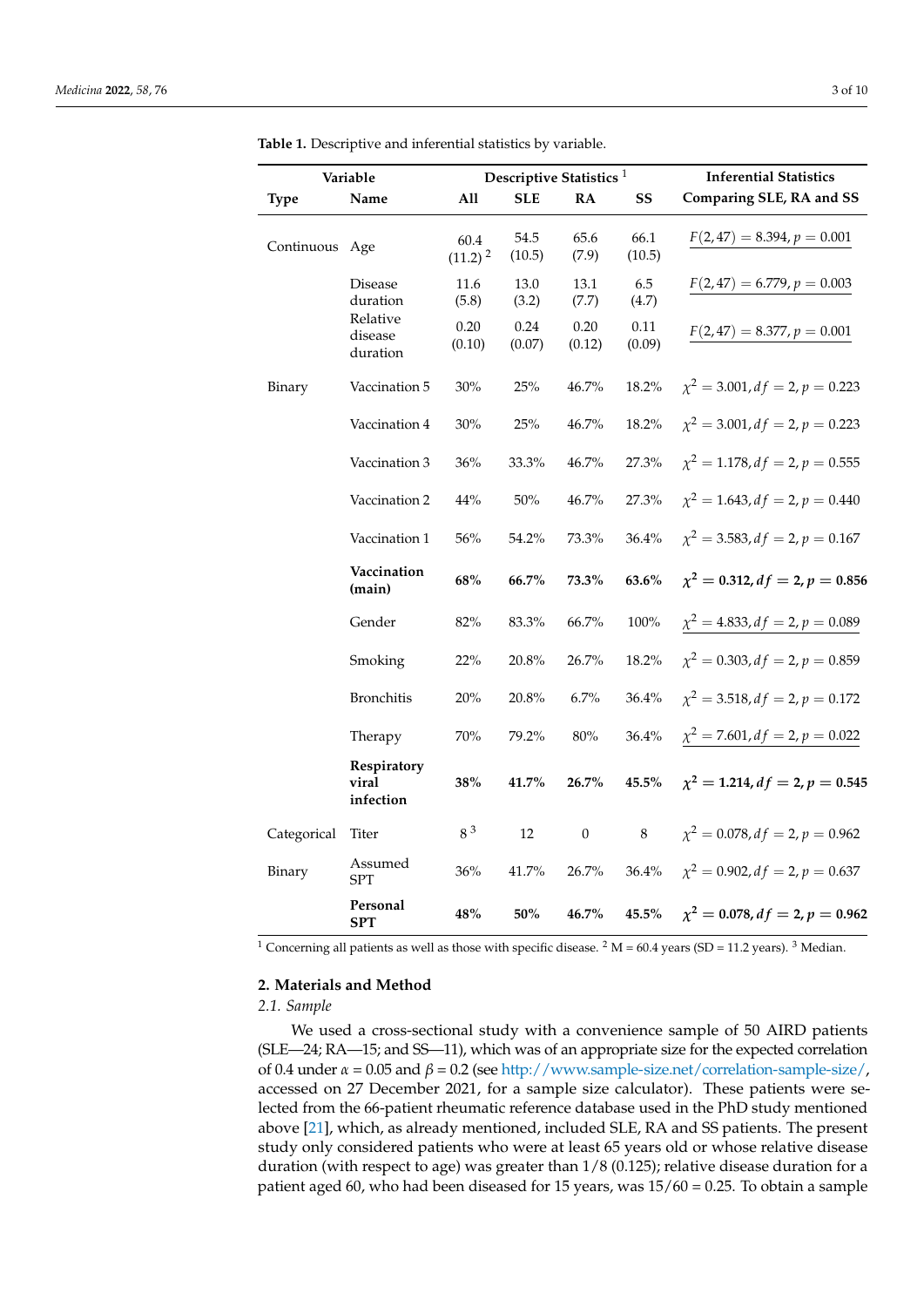of an appropriate size, the cut value of 0.125 was applied, which was close to the 40th percentile for all patients in the database. These fifty participants were considered as one group, because, as evidenced by Table [1](#page-2-0) on the previous page, patients with SLE, RA and SS did not differ with respect to most variables examined in this study, especially those variables indicated in bold.

#### *2.2. Design and Variables*

This study primarily used a correlative design. The variables were:

- Age (in years);
- Disease duration (in years);
- Relative disease duration (defined by disease duration/age);
- Gender (1—female; 0—male);
- Smoking (1—smoker; 0—non-smoker);
- Therapy (1—Methotrexate and/or glucocorticoids; 0—DMARDs and/or glucocorticoids);
- Vaccination (1—vaccinated; 0—non-vaccinated);
- Vaccination 1 (1—vaccinated a year ago; 0—otherwise);
- Vaccination 2 (1—vaccinated two years ago; 0—otherwise);
- Vaccination 3 (1—vaccinated three years ago; 0—otherwise);
- Vaccination 4 (1—vaccinated four years ago; 0—otherwise);
- Vaccination 5 (1—vaccinated five years ago; 0—otherwise);
- Bronchitis (1— had it before the main vaccination; 0— otherwise);
- Respiratory viral infection (RVI) (1—got it after the main vaccination; 0—otherwise);
- Titer (with values 0, 8, 16, 32, ..., 1024);
- Assumed sero-protective titer (assumed SPT) (1—Titer  $\geq$  1:32; 0—otherwise);
- Personal SPT (1—Titer  $\geq$  1:16; 0—otherwise).

Many of these variables are possible vaccine efficacy factors and their values were collected in previous epidemiological studies and taken from the patients' hospital records.

#### *2.3. Treatment and Procedure*

On a voluntarily basis and during a stable status of their diseases, thirty-four patients were vaccinated with a trivalent inactivated non-adjuvant influenza vaccine (15 µg of HA A/California/7/2009 (H1N1), 15 µg of HA A/Pert/16/2009 (H3N2) and 15 µg of HA B/Brisbane/60/2008). Thus, the control group consisted of sixteen patients who did not accept the proposed vaccination.

The antibody concentration (titer) against influenza virus A H1N1 was measured two months later in both vaccinated and non-vaccinated patients by the standardized method (HIA)—a hemagglutination inhibition assay was used at a dilution of 1:8 to 1:1024 (according to the CDC method, with A/California/7/2009 (H1N1) flu virus antigen and turkey erythrocytes). We considered an antibody titer with a dilution of  $\geq$ 1:32 to be the protective titer, originating from immunization, symptomatic or asymptomatic infection. Apart from the HIA method, we performed other serological testing (the complement fixation test or enzyme-linked immuno-sorbent essay) to identify common respiratory tract viruses (influenza virus A and B, respiratory syncytial virus, rhinovirus) and polymerase chain reaction (PCR) assay for the detection of influenza viruses. All testing was performed at "Torlak" Institute of Virology, Vaccines and Sera, which is a national, WHO (World Health Organization) reference laboratory.

During the six months following vaccinations, we examined and registered patients who had any respiratory viral (flu, sub-clinical flu, or flu-like illness) or secondary bacterial infections and potentially harmful effects of vaccination. Then, the presence of viral infections (primarily influenza in flu season) in correlation to humoral response against influenza virus A H1N1, as well as parameters of disease activity (SLE—SLEDAI; RA—DAS28; and Sjögren's Syndrome—ESSDAI), was monitored in vaccinated and non-vaccinated patients.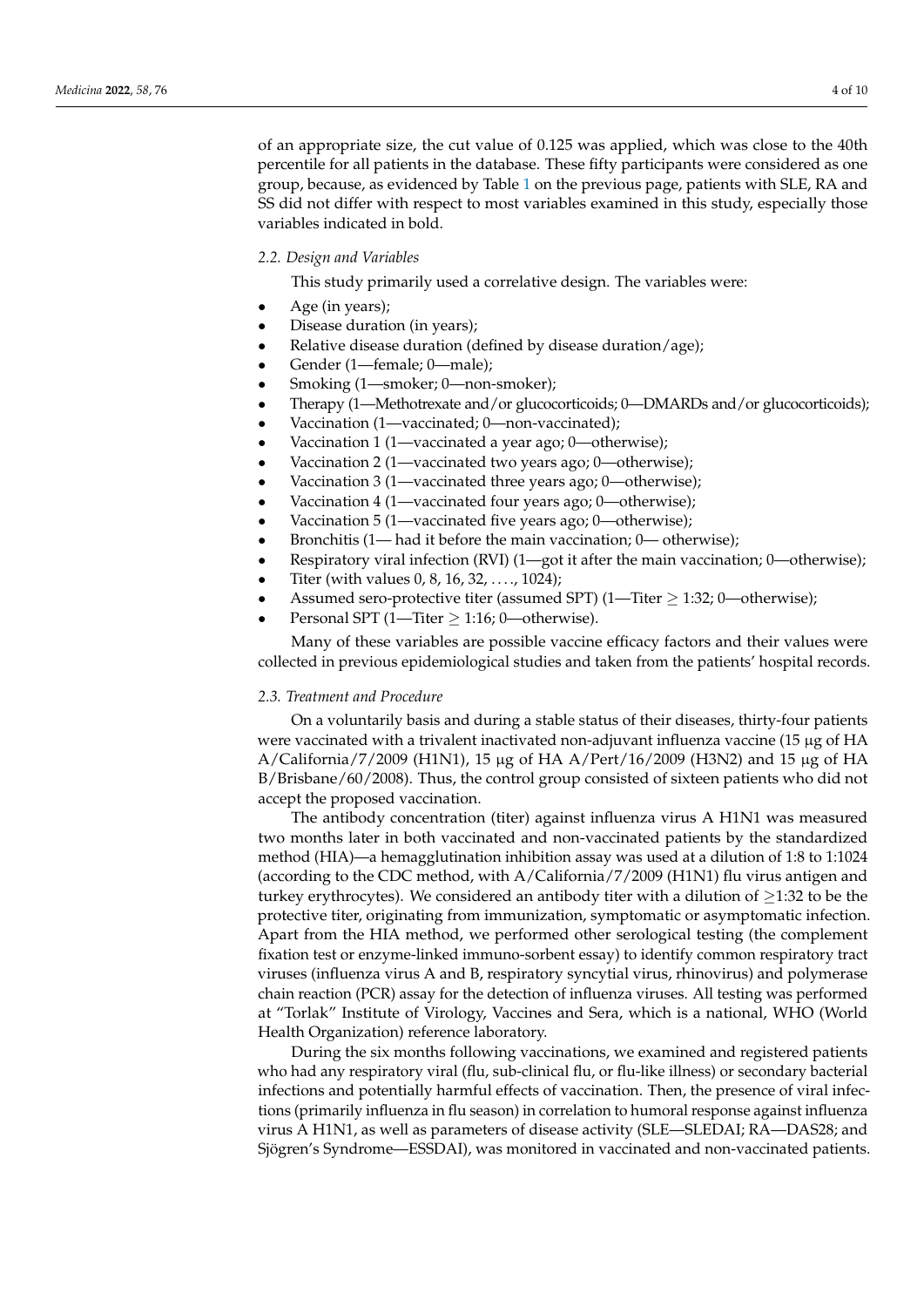#### *2.4. Statistical Analysis*

To test the hypothesis, a correlative analysis was applied to the two binary variables in question. The Pearson correlation coefficient was determined (for binary variables, this coefficient is equal to that of Kendall or Spearman) and its statistical difference from zero was examined using the *t*-test. This correlative analysis was followed by binary logistic regression, which, apart from these two binary variables, included potential confounding variables that might influence their relationship.

To examine possible differences among the three groups of patients in terms of the variables considered, this study used three statistical tests. Pearson chi-squared test was applied for the comparison of proportions on a contingency table. The *F*-test was used for the one-way ANOVA hypothesis, testing whether the three population means were equal. For testing whether three population medians were equal (Mood's median test–a nonparametric alternative to the one-way ANOVA), a Pearson chi-squared test was applied.

## **3. Results**

The trivalent inactivated non-adjuvant influenza vaccine was well tolerated by all SLE, RA and SS patients and, after the main vaccination, no exacerbation of the underlying disease was observed.

According to Table [1,](#page-2-0) SLE, RA and SS patients did not differ with respect to most variables examined in this study. Statistically significant differences, underlined in the table, were found for age, disease duration and relative disease duration. Such differences were also found for therapy ( $p < 0.05$ ) and gender ( $p < 0.1$ ), mostly resulting from the specificities of our SS patients (all female patients mostly treated with DMARDs and/or glucocorticoids), as well as the fact that SLE and RA patients were mostly treated with Methotrexate and/or glucocorticoids.

The vaccination efficacy was examined via the commonly assumed  $SPT$  ( $\geq$ 1:32) and the correlation between variables assumed SPT and RVI was non-significant and almost zero (see Figure [1\)](#page-4-0). On the other hand, as expected, vaccinated patients were significantly less affected by RVIs (primarily influenza)—21% (7/34) vs. 75% (12/16) in the non-vaccinated group ( $\chi^2$  = 13.672, *df* = 1, *p* = 0.000). Further, assumed SPT was significantly more often present among vaccinated patients (50% vs. 6%;  $\chi^2$  = 9.039,  $df$  = 1,  $p$  = 0.003). This was a result of the following distributions of titer values for vaccinated as opposed to nonvaccinated patients: 0 (8− in 7 vs. 13); 8 (8+ in 4 vs. 2); 16 (16+ in 6 vs. 0); 32 (32+ in 3 vs. 0); 64 (64+ in 8 vs. 1); 256 (256+ in 4 vs. 0); 512 (512+ in 1 vs. 0); 1024 (1024+ in 1 vs. 0).

<span id="page-4-0"></span>

**Figure 1.** Correlations among vaccination status, assumed sero-protective titer and respiratory viral infection presence.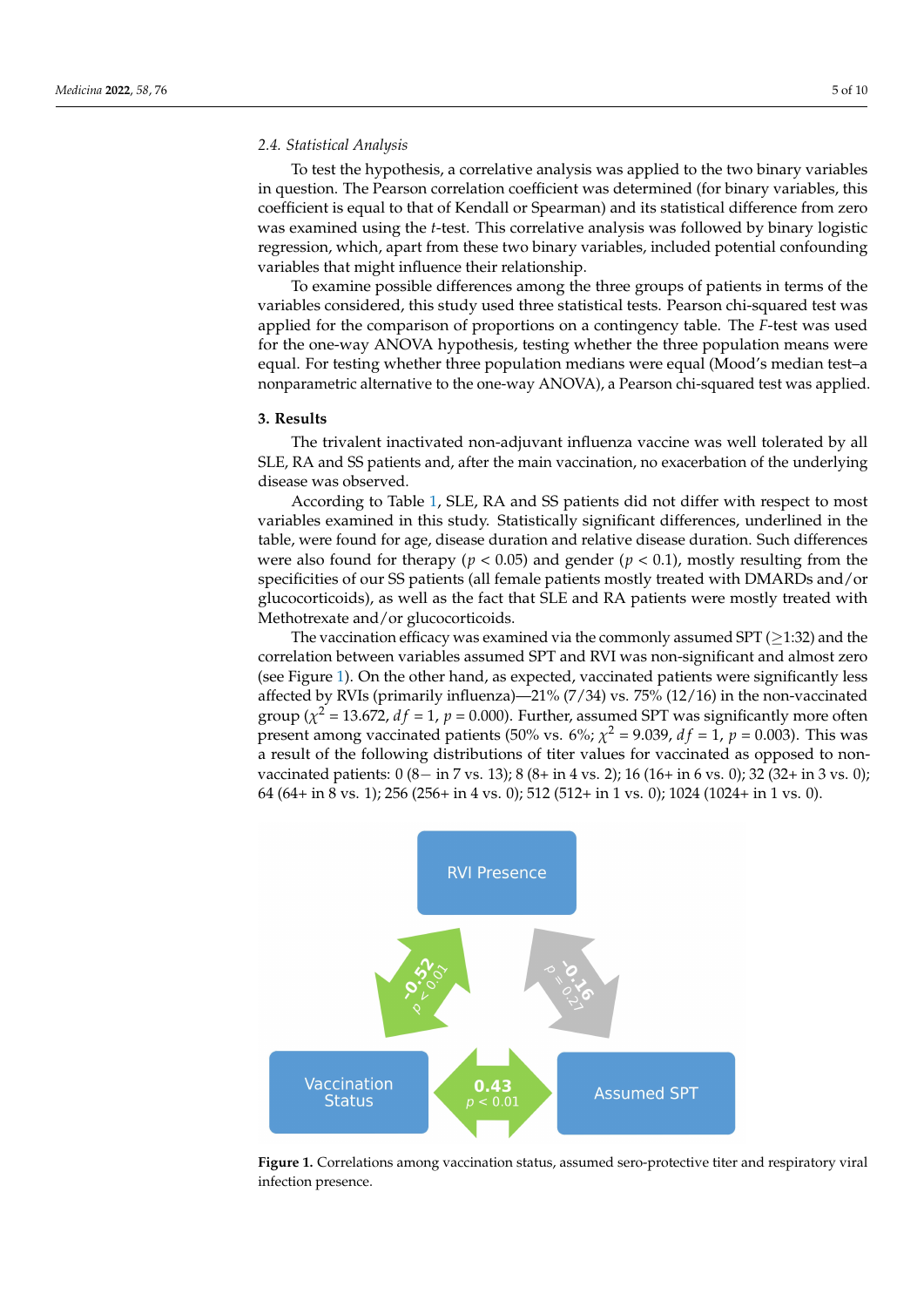To test the hypothesis, we simply had to examine the correlation between the variables RVI and personal SPT being used for certain AIRD patients (in particular for those who were at least 65 years old or whose relative disease duration was greater than 1/8). This correlation was negative and significant (see Figure [2\)](#page-5-0). Additionally, as expected, personal SPT was significantly more often present among vaccinated patients (68% vs. 6%;  $\chi^2$  = 16.432,  $df$  = 1,  $p$  < 0.001). Despite some differences among the SLE, RA and SS patients reported above, significant differences for personal SPT, such as assumed SPT, were not found (see Table [1\)](#page-2-0).

Then, a forward (Wald) binary logistic regression was performed to examine the effects of personal SPT, age, disease duration, relative disease duration, gender, smoking, bronchitis, therapy, five prior vaccinations and disease (1—SLE; 2—RA; 3—SS; three dummy variables were used) on the likelihood that patients got RVIs after the main vaccination. The binary logistic regression with two predictors (personal SPT and bronchitis) was statistically significant, with  $\chi^2$  = 19.206,  $df$  = 2,  $p$  < 0.001. This model explained 43.4% (Nagelkerke R<sup>2</sup>) of the variance in RVIs, classifying 78% of cases correctly. Personal SPT was associated with the 77.6% reduction in the likelihood of getting RVI, whereas bronchitis increased that likelihood by 27.2 times.

<span id="page-5-0"></span>

**Figure 2.** Correlations among vaccination status, personal sero-protective titer and respiratory viral infection presence.

When personal SPT was replaced by vaccination (main), the model with two predictors (vaccination and bronchitis) was statistically significant, with  $\chi^2$  = 22.094,  $df$  = 2,  $p$  < 0.001. This model explained 48.6% (Nagelkerke  $R^2$ ) of the variance in RVIs, classifying 80% of cases correctly. While vaccination was associated with the 87.3% reduction in the likelihood of getting RVI, bronchitis increased that likelihood by 17.4 times.

### **4. Discussion**

Three important findings emerged from this study. Firstly, vaccinated patients were significantly less affected by RVIs (primarily influenza), 21% vs. 75% in the non-vaccinated group. Secondly, the sero-protective titer ( $\geq$ 1:16) against influenza virus A H1N1 was significantly more often present among vaccinated patients (68% vs. 6%). Thirdly, the correlation between the presence/absence of the lower antibody titer ( $\geq$ 1:16) and that of RVIs in our AIRD patients was  $-0.34$  ( $p < 0.05$ ).

Clinical multidimensional studies dealing with influenza vaccination are relatively rare. Most studies generally evaluate the immune response to influenza vaccination (i.e., the development of antibody titers) [\[6\]](#page-7-3). Regarding vaccinated AIRD patients, our research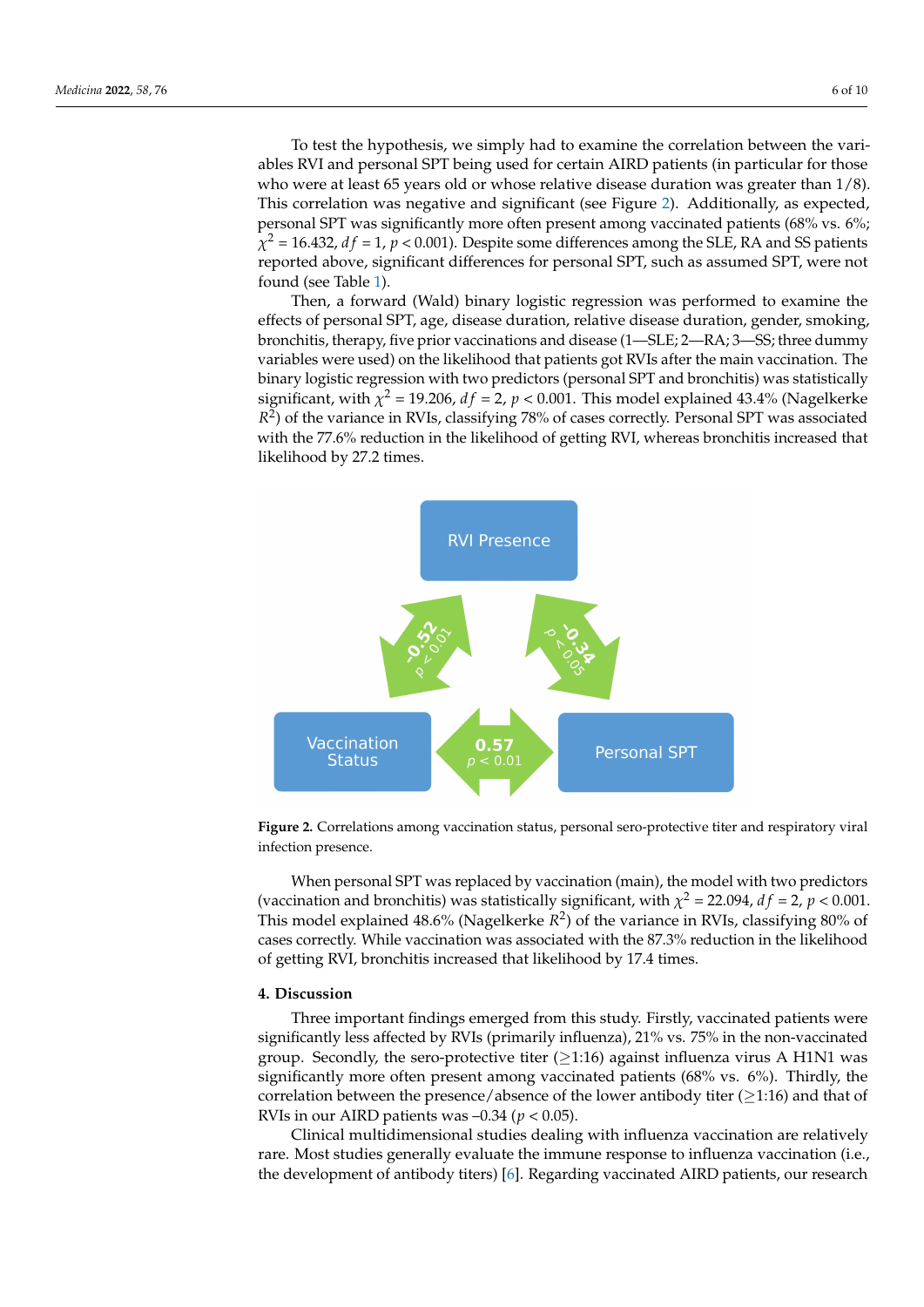study has evidenced clinical effectiveness, vaccination safety and efficacy—i.e., satisfactory humoral response, as found in other studies [\[7,](#page-7-4)[22](#page-8-8)[–26\]](#page-8-9).

Less frequent viral respiratory and secondary bacterial infections were documented in SLE and RA vaccinated patients. Vaccinated patients had significantly fewer occurrences of infections. Every viral and bacterial infection resulted in the worsening of the main disease [\[27\]](#page-8-10). Influenza vaccination was associated with a reduced risk of hospitalization due to septicemia, bacteremia, or viremia in SLE patients [\[28\]](#page-8-11). RA patients receiving the influenza vaccine have significantly lower morbidity and mortality, particularly in elderly patients [\[29\]](#page-8-12). In our study, the occurrence of pneumonia that required hospitalization predominantly occurred in unvaccinated patients (three unvaccinated and one vaccinated) and vaccinated patients were significantly less affected by respiratory viral infections.

One multi-centric study reports that, compared to the control patients, the prevalence of pneumonia in the flu season that required hospitalization was 2–3 times higher in RA patients and tended to be higher in regions with low vaccination rates. A lower pneumonia prevalence in East Germany indicates that influenza vaccination may help to reduce respiratory complications in RA patients [\[30\]](#page-8-13). Another study estimated that the influenza vaccination rate among patients with inflammatory rheumatic diseases was moderate (25%) despite current guidelines recommending this vaccination for this group of patients [\[31\]](#page-8-14). A study in Denmark found that, among RA patients receiving immunosuppressive drugs, there was a low prevalence of influenza vaccination [\[32\]](#page-8-15).

The vaccination rate among the patients in our study was relatively high (68%). The vaccinated patients were significantly less affected by RVIs (primarily influenza). Vaccination efficiency was first examined via the commonly assumed  $SPT$  ( $>1:32$ ) and the correlation between the presence/absence of this SPT and that of RVI was non-significant and almost zero. When a lower concentration of antibodies against influenza virus A H1N1 (antibody titer  $\geq$  1:16) was examined, it was found that the correlation between the presence/absence of such a personalized SPT (personal SPT) and that of RVIs was negative and significant, provided that patients were at least 65 years old or their relative disease duration was greater than 1/8 (0.125). (Both assumed SPT and personal SPT were significantly more often present among the vaccinated patients and SLE, RA and SS patients did not significantly differ with respect to the frequency of their presence.) The applied binary logistic regression evidenced the relevance of this correlation. These results confirm the hypothesis that, for AIRD patients, a lower concentration of antibodies against influenza virus A H1N1 (antibody titer  $\geq$  1:16) may be protective against RVIs, provided that some personal/health-related conditions hold true. Of course, this does not exclude the protective nature of antibody titer  $\geq 1:32$ , but this is not statistically demonstrated at a significant level in our study.

To the authors' knowledge, a personalization of SPT has not been studied so far, neither have research studies considered the relationship (in terms of correlation) between humoral response to influenza vaccination and RVIs in AIRD patients, as conducted in this study. It may also be viewed as a valuable contribution to statistics education in medical research, because, when an expected relationship is missing, this relationship might still hold true for specific patients or particular threshold values, provided that such grouping, defendable in medical terms, could be uncovered in additional analysis (cf. [\[33\]](#page-8-16)).

Although more research is needed on the vaccination in AIRD patients, especially concerning vaccine-preventable infectious diseases and the safety of vaccination, the use of live vaccines is generally contraindicated in patients being treated with an immunosuppressive/immunomodulatory drug because of the risk of infection that might be generated by the vaccine strains [\[2\]](#page-7-7). On the other hand, chronic pulmonary and other chronic diseases, as well as pulmonary complications in AIRD patients, could be important reasons for possible influenza vaccination. According to the recommendations from EULAR (European Alliance of Associations for Rheumatology), influenza and pneumococcal vaccination should be strongly considered for the majority of adult patients with AIRD [\[34\]](#page-9-0). In other studies within the literature review, authors highlight the importance of the efficacy and safety of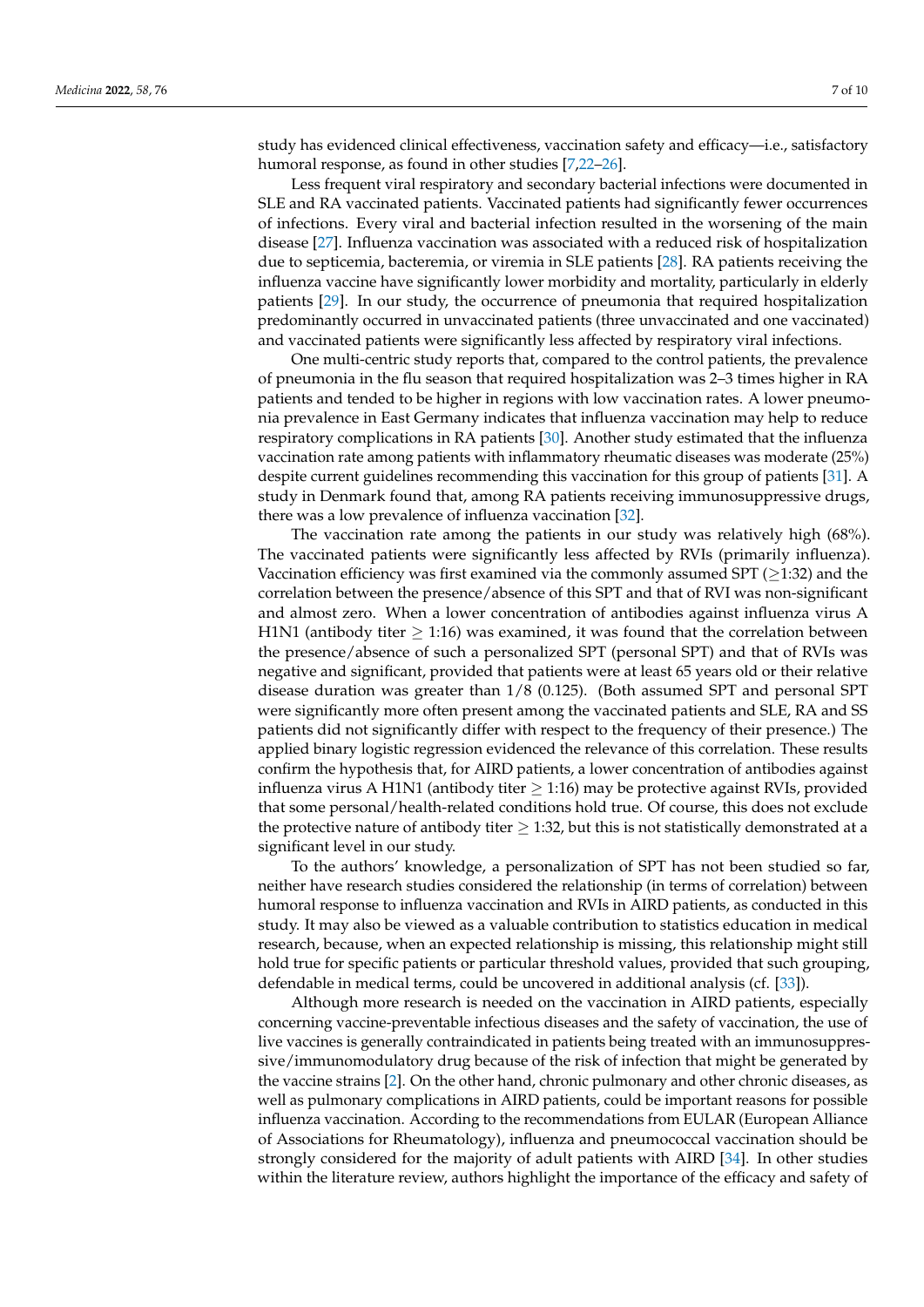influenza vaccination in patients with AIRD, especially now, during the pandemic caused by coronavirus disease 2019 (COVID-19) [\[35\]](#page-9-1).

## **5. Conclusions**

This study evidenced that a lower concentration of antibodies against influenza virus A H1N1 (antibody titer  $\geq$  1:16) was protective against RVIs for certain AIRD patients. This finding may open a new dimension in the interpretation of the necessary level of humoral response against influenza in AIRD patients, taking into account not only absolute but also relative disease duration. Further research, directed towards individual sero-protective response in these patients, might resolve many dilemmas and provoking questions regarding vaccination, such as its tolerance, immunogenicity and clinical effectiveness, contributing to improving both medical education and research.

**Author Contributions:** Formulating and testing of the hypothesis was performed by M.S.M. and D.M.K., who wrote the first drafts of this report. The other authors L.S., B.M. and A.D. contributed to the preparation of this study (especially data acquisition, L.S.) and to the improvement of the final version of the report. All authors have read and agreed to the published version of the manuscript.

**Funding:** A part of this research study performed by D.M.K. was funded by the Ministry of Education, Science and Technological Development of the Republic of Serbia (Contract No. 451-03-9/2021- 14/200018).

**Institutional Review Board Statement:** The study was approved by the Ethics Committee of the Faculty of Medicine, Belgrade University (No: 29/X–14; approval date: 11 October 2012).

**Informed Consent Statement:** The study subjects provided informed consent in accordance with the Declaration of Helsinki.

**Data Availability Statement:** The dataset that supports the findings of this study is available on request from the corresponding author.

**Acknowledgments:** The authors wish to thank all patients who participated in this study.

**Conflicts of Interest:** The authors declare no conflict of interest.

## **References**

- <span id="page-7-0"></span>1. Di Franco, M.; Lucchino, B.; Spaziante, M.; Lannuccelli, C.; Valesini, G.; Laiani, G. Lung infections in systemic rheumatic disease: Focus on opportunistic infections. *Int. J. Mol. Sci.* **2017**, *18*, 293. [\[CrossRef\]](http://doi.org/10.3390/ijms18020293)
- <span id="page-7-7"></span>2. van Assen, S.; Elkayam, O.; Agmon-Levin, N.; Cervera, R.; Doran, M.F.; Dougados, M.; Emery, P.; Geborek, P.; Ioannidis, J.P.A.; Jayne, D.R.W.; et al. Vaccination in adult patients with auto-immune inflammatory rheumatic diseases: A systematic literature review for the European League Against Rheumatism evidence-based recommendations for vaccination in adult patients with auto-immune inflammatory rheumatic diseases. *Autoimmun. Rev.* **2011**, *10*, 341–352. [\[CrossRef\]](http://dx.doi.org/10.1016/j.autrev.2010.12.003)
- 3. Nakafero, G.; Grainge, M.J.; Myles, P.R.; Mallen, C.D.; Zhang, W.; Doherty, M.; Nguyen-Van-Tam, J.S.; Abhishek, A. Predictors and temporal trend of flu vaccination in auto-immune rheumatic diseases in the UK: A nationwide prospective cohort study. *Rheumatology* **2018**, *57*, 1726–1734. [\[CrossRef\]](http://dx.doi.org/10.1093/rheumatology/key156)
- <span id="page-7-1"></span>4. Papadopoulou, D.; Sipsas, N.V. Comparison of national clinical practice guidelines and recommendations on vaccination of adult patients with autoimmune rheumatic diseases. *Rheumatol. Int.* **2014**, *34*, 151–163. [\[CrossRef\]](http://dx.doi.org/10.1007/s00296-013-2907-9)
- <span id="page-7-2"></span>5. Feng, J.; Gulati, U.; Zhang, X.; Keitel, W.A.; Thompson, D.M.; James, J.A.; Thompson, L.F.; Air, G.M. Antibody quantity versus quality after influenza vaccination. *Vaccine* **2009**, *27*, 6358–6362. [\[CrossRef\]](http://dx.doi.org/10.1016/j.vaccine.2009.06.090)
- <span id="page-7-3"></span>6. van Assen, S. *Influenza Vaccination in Primary and Secondary Immunodeficiencies*; Ipskamp Drukkers: Enschede, The Netherlands, 2011.
- <span id="page-7-4"></span>7. Milanovic, M.; Stojanovich, L.; Djokovic, A.; Contic, M.; Gvozdenovic, E. Influenza vaccination in autoimmune rheumatic diseases patients. *Tohoku J. Exp. Med.* **2013**, *229*, 29–34. [\[CrossRef\]](http://dx.doi.org/10.1620/tjem.229.29)
- <span id="page-7-5"></span>8. de Lavallade, H.; Garland, P.; Sekine, T.; Hoschler, K.; Marin, D.; Stringaris, K.; Loucaides, E.; Howe, K.; Szydlo, R.; Kanfer, E.; et al. Repeated vaccination is required to optimize seroprotection against H1N1 in the immunocompromised host. *Haematologica* **2011**, *96*, 307–314. [\[CrossRef\]](http://dx.doi.org/10.3324/haematol.2010.032664)
- <span id="page-7-6"></span>9. Holvast, A.; Huckriede, A.; Wilschut, J.; Horst, G.; de Vries, J.J.C.; Benne, C.A.; Kallenberg, C.G.M.; Bijl, M. Safety and efficacy of influenza vaccination in systemic lupus erythematosus patients with quiescent disease. *Ann. Rheum. Dis.* **2006**, *65*, 913–918. [\[CrossRef\]](http://dx.doi.org/10.1136/ard.2005.043943)
- 10. van Assen, S.; Holvast, A.; Benne, C.A.; Posthumus, M.D.; van Leeuwen, M.A.; Voskuyl, A.E.; Blom, M.; Risselada, A.P.; de Haan, A.; Westra, J.; et al. Humoral responses after influenza vaccination are severely reduced in patients with rheumatoid arthritis treated with rituximab. *Arthritis. Rheum.* **2010**, *62*, 75–81. [\[CrossRef\]](http://dx.doi.org/10.1002/art.25033)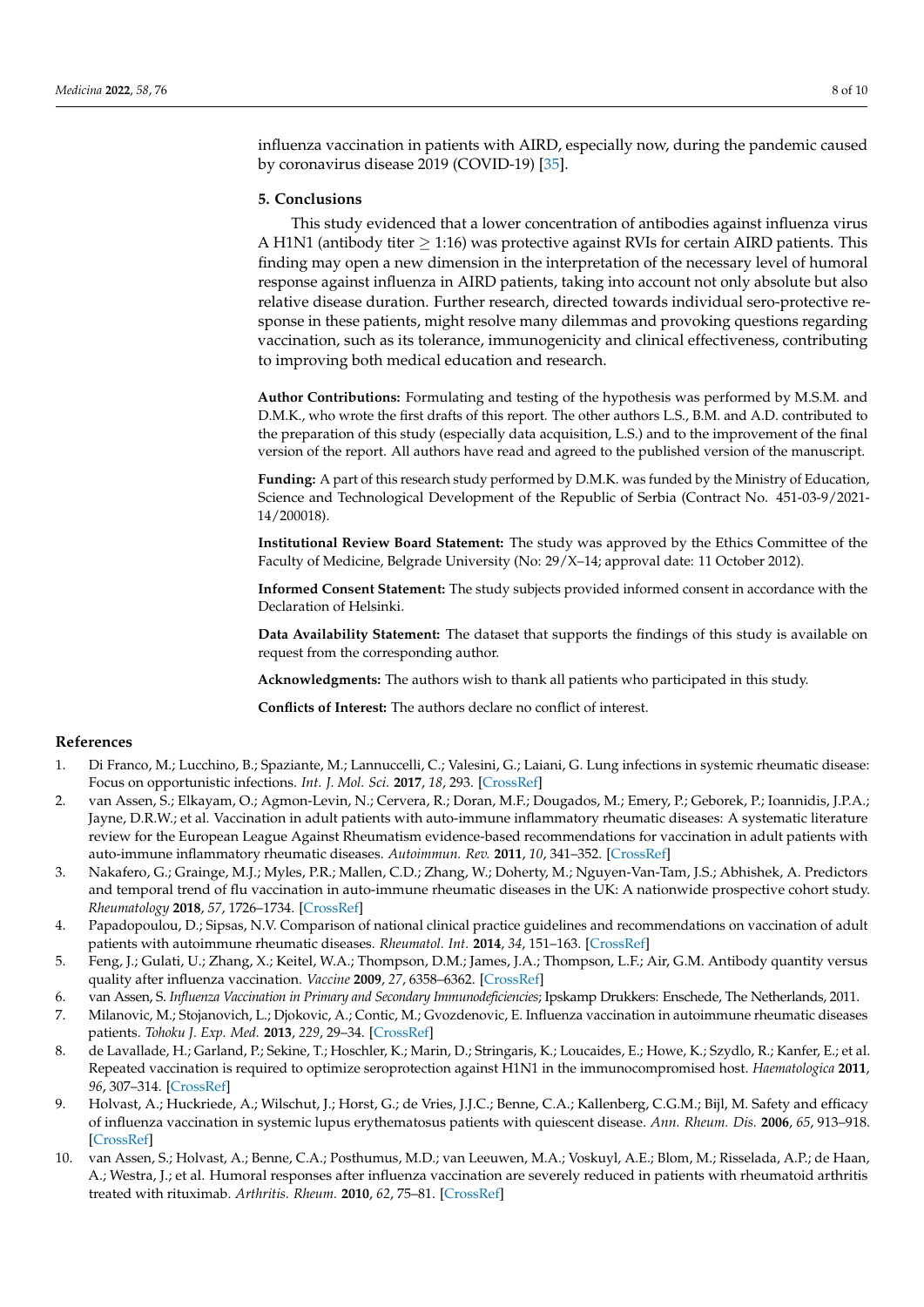- 11. Kapetanovic, M.C.; Kristensen, L.E.; Saxne, T.; Aktas, T.; Mörner, A.; Geborek, P. Impact of anti-rheumatic treatment on immunogenicity of pandemic H1N1 influenza vaccine in patients with arthritis. *Arthritis. Res. Ther.* **2014**, *16*, R2. [\[CrossRef\]](http://dx.doi.org/10.1186/ar4427)
- <span id="page-8-0"></span>12. Park, J.K.; Lee, Y.J.; Shin, K.; Ha, Y.J.; Lee, E.Y.; Song, Y.W.; Choi, Y.; Winthrop, K.L.; Lee, E.B. Impact of temporary methotrexate discontinuation for 2 weeks on immunogenicity of seasonal influenza vaccination in patients with rheumatoid arthritis: A randomized clinical trial. *Ann. Rheum. Dis.* **2018**, *77*, 898–904. [\[CrossRef\]](http://dx.doi.org/10.1136/annrheumdis-2018-213222)
- <span id="page-8-1"></span>13. Giacomelli, R.; Afeltra, A.; Alunno, A.; Bartoloni-Bocci, E.; Berardicurti, O.; Bombardieri, M.; Bortoluzzi, A.; Caporali, R.; Caso, F.; Cervera, R.; et al. Guidelines for biomarkers in autoimmune rheumatic diseases–evidence based analysis. *Autoimmun. Rev.* **2019**, *18*, 93–106. [\[CrossRef\]](http://dx.doi.org/10.1016/j.autrev.2018.08.003)
- 14. Smetana, J.; Chlibek, R.; Shaw, J.; Splino, M.; Prymula, R. Influenza vaccination in the elderly. *Hum. Vaccines Immunother.* **2018**, *14*, 540–549. [\[CrossRef\]](http://dx.doi.org/10.1080/21645515.2017.1343226)
- 15. Ng, T.W.Y.; Perera, R.A.P.M.; Fang, V.J.; Yau, E.M.; Peiris, J.S.M.; Tam, Y.H.; Cowling, B.J. The effect of influenza vaccination history on changes in hemagglutination inhibition titers after receipt of the 2015–2016 influenza vaccine in older adults in Hong Kong. *J. Infect. Dis.* **2020**, *221*, 33–41. [\[CrossRef\]](http://dx.doi.org/10.1093/infdis/jiz327)
- <span id="page-8-2"></span>16. Darvishian, M.; van den Heuvel, E.R.; Bissielo, A.; Castilla, J.; Cohen, C.; Englund, H.; Gefenaite, G.; Huang, W.T.; la Bastide-van Gemert, S.; Martinez-Baz, I.; et al. Effectiveness of seasonal influenza vaccination in community-dwelling elderly people: An individual participant data meta-analysis of test-negative design case-control studies. *Lancet Respir. Med.* **2017**, *5*, 200–211. [\[CrossRef\]](http://dx.doi.org/10.1016/S2213-2600(17)30043-7)
- <span id="page-8-3"></span>17. Redondo, E.; Drago, G.; López-Belmonte, J.L.; Guillén, J.M.; Bricout, H.; Alvarez, F.P.; Callejo, D.; Gil de Miguel, Á. Cost-utility analysis of influenza vaccination in a population aged 65 years or older in Spain with a high-dose vaccine versus an adjuvanted vaccine. *Vaccine* **2021**, *39*, 5138–5145. [\[CrossRef\]](http://dx.doi.org/10.1016/j.vaccine.2021.07.048)
- <span id="page-8-4"></span>18. Giglio, N.D.; Castellano, V.E.; Mizrahi, P.; Micone, P.V. Cost-effectiveness of pneumococcal vaccines for adults aged 65 years and older in Argentina. *Value Health Reg. Issues* **2021**, *28*, 76–81. [\[CrossRef\]](http://dx.doi.org/10.1016/j.vhri.2021.08.003)
- <span id="page-8-5"></span>19. Oláh, C.; Schwartz, N.; Denton, C.; Kardos, Z.; Putterman, C.; Szekanecz, Z. Cognitive dysfunction in autoimmune rheumatic diseases. *Arthritis Res. Ther.* **2020**, *22*, 78. [\[CrossRef\]](http://dx.doi.org/10.1186/s13075-020-02180-5)
- <span id="page-8-6"></span>20. Liang, Y.; Meng, F.Y.; Pan, H.F.; Je, D.Q. A literature review on the patients with autoimmune diseases following vaccination against infections. *Hum. Vaccines Immunother.* **2015**, *11*, 2274–2280. [\[CrossRef\]](http://dx.doi.org/10.1080/21645515.2015.1009337)
- <span id="page-8-7"></span>21. Milanovic, M. Clinical and Serological Evaluation of the Vaccination against Seasonal Influenza in Autoimmune Rheumatic Diseases patients. Ph.D. Dissertation, Faculty of Medicine, Belgrade University, Belgrade, Serbia, 15 July 2013.
- <span id="page-8-8"></span>22. Liao, Z.; Tang, H.; Xu, X.; Liang, Y.; Xiong, Y.; Ni, J. Immunogenicity and safety of influenza vaccination in systemic lupus erythematosus patients compared with healthy controls: A meta-analysis. *PLoS ONE* **2015**, *11*, e0147856. [\[CrossRef\]](http://dx.doi.org/10.1371/journal.pone.0147856)
- 23. Glück, T.; Müller-Ladner, U. Vaccination in patients with chronic rheumatic or autoimmune diseases. *Clin. Infect. Dis.* **2008**, *46*, 1459–1465. [\[CrossRef\]](http://dx.doi.org/10.1086/587063)
- 24. Elkayam, O. Safety and efficacy of vaccination against influenza in patients with rheumatoid arthritis. *Clin. Dev. Immunol.* **2006**, *13*, 349–351. [\[CrossRef\]](http://dx.doi.org/10.1080/17402520600589613)
- 25. Nakafero, G.; Grainge, M.J.; Myles, P.R.; Mallen, C.D.; Zhang, W.; Doherty, M.; Nguyen-Van-Tam, J.S.; Abhishek, A. Association between inactivated influenza vaccine and primary care consultations for autoimmune rheumatic disease flares: A self-controlled case series study using data from the Clinical Practice Research Datalink. *Ann. Rheum. Dis.* **2019**, *78*, 1122–1126. [\[CrossRef\]](http://dx.doi.org/10.1136/annrheumdis-2019-215086)
- <span id="page-8-9"></span>26. Nil, T.; Kubota, T.; Nanki, T.; Komano, Y.; Harigai, M.; Kohsaka, H.; Hirose, W.; Nagasaka, K.; Sakurai, T.; Miysaka, N. Reevaluation of antibody titers 1 year after influenza vaccination in patients with rheumatoid arthritis receiving TNF blockers. *Mod. Rheumatol.* **2009**, *19*, 216–218. [\[CrossRef\]](http://dx.doi.org/10.1007/s10165-008-0135-z)
- <span id="page-8-10"></span>27. Stojanovich, L. Influenza vaccination of patients with systemic lupus erythematosus (SLE) and rheumatoid arthritis (RA). *Clin. Dev. Immunol.* **2006**, *13*, 373–375. [\[CrossRef\]](http://dx.doi.org/10.1080/17402520600800820)
- <span id="page-8-11"></span>28. Chang, C.C.; Chang, Y.S.; Chen, W.S.; Chen, Y.H.; Chen, J.H. Effects of annual influenza vaccination on morbidity and mortality in patients with Systemic Lupus Erythematosus: A nationwide cohort study. *Sci. Rep.* **2016**, *6*, 37817. [\[CrossRef\]](http://dx.doi.org/10.1038/srep37817)
- <span id="page-8-12"></span>29. Chen, C.M.; Chen, H.J.; Chen, W.S.; Lin, C.C.; Hsu, C.C.; Hsu, Y.H. Clinical effectiveness of influenza vaccination in patients with rheumatoid arthritis. *Int. J. Rheum. Dis.* **2018**, *21*, 1246–1253. [\[CrossRef\]](http://dx.doi.org/10.1111/1756-185X.13322)
- <span id="page-8-13"></span>30. Luque Ramos, F.; Hoffman, J.; Callhoff, A.; Zink, A.; Albrecht, K. Influenza and pneumococcal vaccination in patients with rheumatoid arthritis in comparison with age- and sex-matched controls: Results of a claims data analysis. *Rheumatol. Int.* **2016**, *36*, 1255–1263. [\[CrossRef\]](http://dx.doi.org/10.1007/s00296-016-3516-1)
- <span id="page-8-14"></span>31. Harrison, N.; People, W.; Miksch, M.; Machold, K.; Kiener, H.; Aletaha, D.; Smolen, J.S.; Forstner, C.; Burgmann, H.; Lagler, H. Predictors for influenza vaccine acceptance among patients with inflammatory rheumatic diseases. *Vaccine* **2010**, *36*, 4875–4879. [\[CrossRef\]](http://dx.doi.org/10.1016/j.vaccine.2018.06.065)
- <span id="page-8-15"></span>32. Nguyen, M.; Lindegaard, H.; Hendricks, O.; Friis-Moller, N. Factors associated with influenza and pneumococcal vaccine uptake among rheumatoid arthritispatients in Denmark invited to participate in a pneumococcal vaccine trial (Immunovax\_RA). *Scand. J. Rheumatol.* **2017**, *46*, 446–453. [\[CrossRef\]](http://dx.doi.org/10.1080/03009742.2016.1242774)
- <span id="page-8-16"></span>33. Kadijevich, D.M.; Masliković, D.; Tomić B.M. Familiarity with state regulations regarding access to information for persons with disabilities in Serbia. *Int. J. Disabil. Dev. Educ.* [Online early access]. Published Online: 23 August 2020. Available online: <https://www.tandfonline.com/doi/abs/10.1080/1034912X.2020.1802646?journalCode=cijd20> (accessed on 27 December 2021). **[\[CrossRef\]](http://dx.doi.org/10.1080/1034912X.2020.1802646.)**